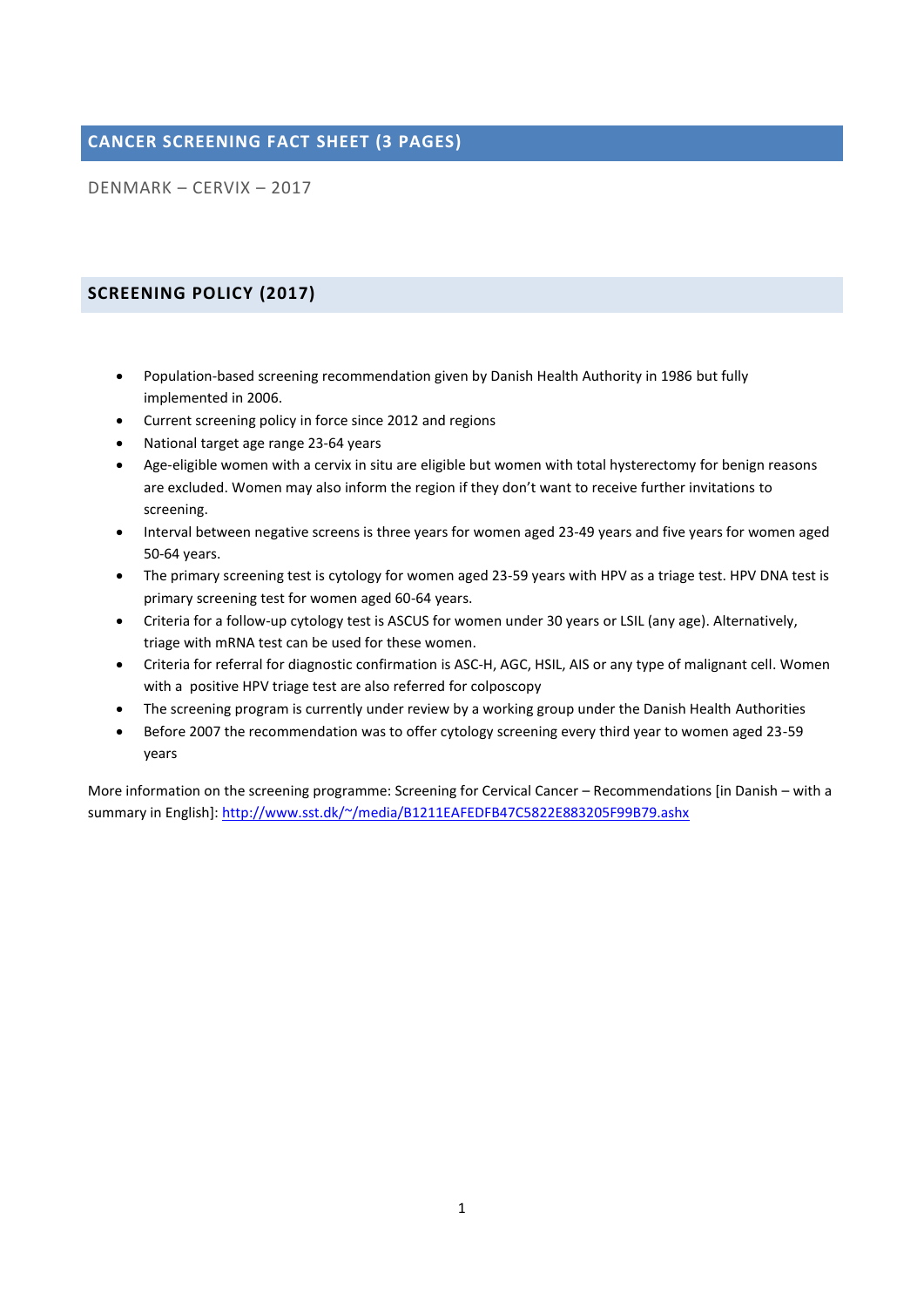### **POPULATION, TESTS AND TEST COVERAGE (2015)**

**Data from Denmark is not yet available in NordScreen platform. The figures provided below are from national sources.**

#### **Summary measures [age range]**

1

| Total population in the national target age range [XX-XX]                                                                                       | 1 533 453                   |
|-------------------------------------------------------------------------------------------------------------------------------------------------|-----------------------------|
| Total population in the common core age range [30-59]*                                                                                          | 1 110 412                   |
| Total number of tests registered [XX-XX]                                                                                                        | 387 000                     |
| Total number of tests within the national target age range [XX-XX]                                                                              | <b>NA</b>                   |
|                                                                                                                                                 |                             |
|                                                                                                                                                 |                             |
| 5.5-yearly test coverage within the common core age range [30-59]*                                                                              | <b>NA</b>                   |
| Total number of tests within the common core age range [30-59]*<br>Test coverage according to national screening policy [3- or 5-yearly; 23-64] | <b>NA</b><br>75.1%** (2015) |

**\*The common core age range [30-59] is the minimum age group targeted in EU countries that have populationbased screening policies in place.<sup>1</sup>**

**\*\*Dansk Kvalitetsdatabase for Livmoderhalskræftscreening. Årsrapport 2015**

<sup>&</sup>lt;sup>1</sup> Cancer Screening in the European Union (2017) Report on the implementation of the Council Recommendation on cancer screening. Available from

[https://ec.europa.eu/health/sites/health/files/major\\_chronic\\_diseases/docs/2017\\_cancerscreening\\_2ndreportimple](https://ec.europa.eu/health/sites/health/files/major_chronic_diseases/docs/2017_cancerscreening_2ndreportimplementation_en.pdf) [mentation\\_en.pdf](https://ec.europa.eu/health/sites/health/files/major_chronic_diseases/docs/2017_cancerscreening_2ndreportimplementation_en.pdf)